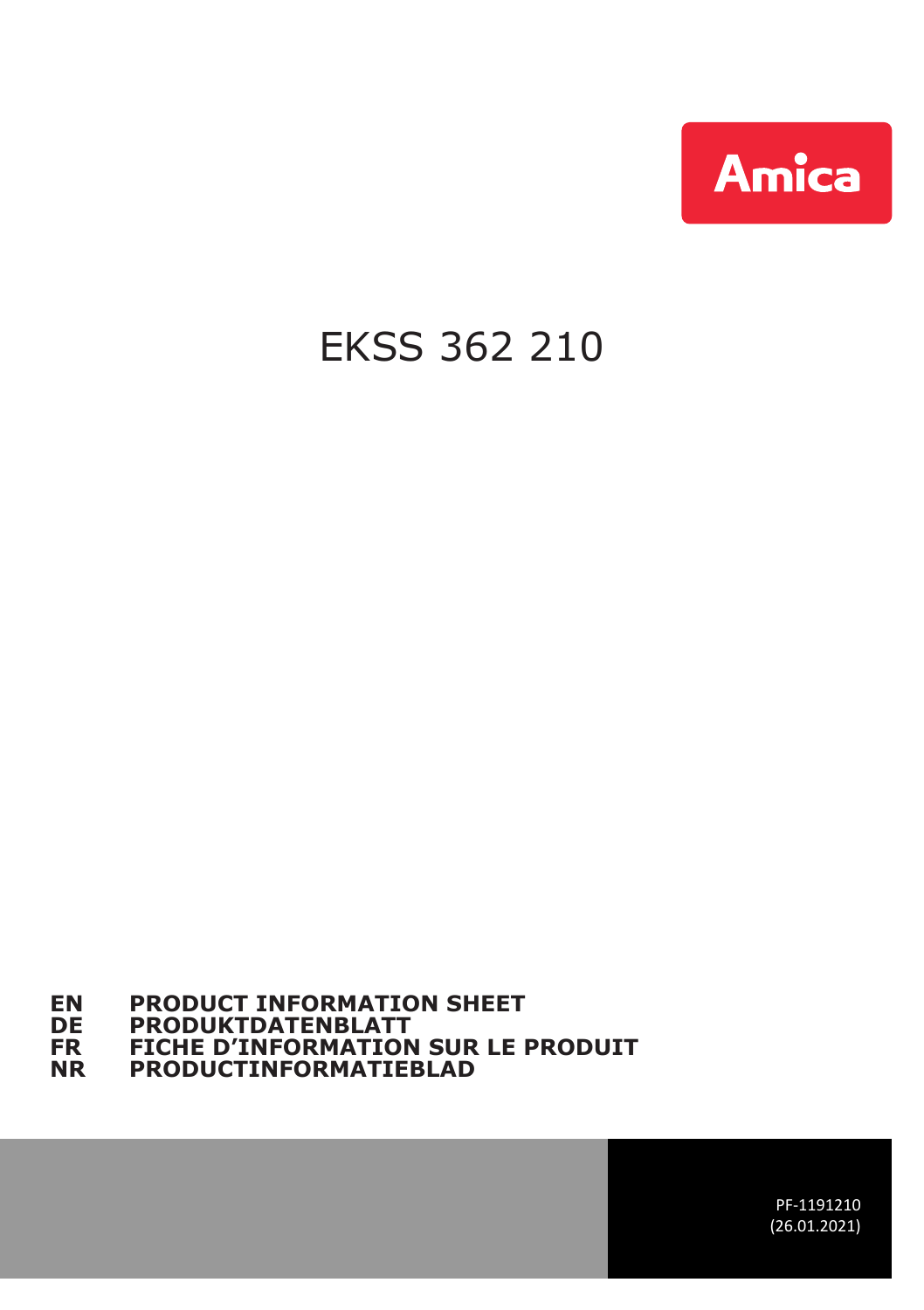## **Product Information Sheet EN COMMISSION DELEGATED REGULATION (EU) 2019/2016**

| Supplier's name or trademark:                                                             |        | Amica                    |                                                      |                                                                                                                                                                     |                           |                                  |                                                          |  |
|-------------------------------------------------------------------------------------------|--------|--------------------------|------------------------------------------------------|---------------------------------------------------------------------------------------------------------------------------------------------------------------------|---------------------------|----------------------------------|----------------------------------------------------------|--|
| Supplier's address:                                                                       |        |                          | Amica S.A. 64-510 Wronki, Mickiewicza 52, Poland     |                                                                                                                                                                     |                           |                                  |                                                          |  |
| Model identifier:                                                                         |        |                          | EKSS 362 210                                         |                                                                                                                                                                     |                           | 1191210                          |                                                          |  |
| Type of refrigerating appliance:                                                          |        |                          |                                                      |                                                                                                                                                                     |                           |                                  |                                                          |  |
| Low-noise appliance:                                                                      |        |                          |                                                      | Design type:                                                                                                                                                        | Built-in                  |                                  | V                                                        |  |
|                                                                                           |        |                          |                                                      |                                                                                                                                                                     |                           | Free standing                    |                                                          |  |
| Wine storage appliance:                                                                   |        |                          |                                                      | Other refrigerating appliance:                                                                                                                                      |                           |                                  | $\sqrt{ }$                                               |  |
| General product parameters:                                                               |        |                          |                                                      |                                                                                                                                                                     |                           |                                  |                                                          |  |
| Parameter                                                                                 |        | Value                    | Parameter                                            |                                                                                                                                                                     |                           | Value                            |                                                          |  |
| Overall dimensions<br>(millimetre)                                                        | Height |                          | 1221                                                 |                                                                                                                                                                     |                           |                                  |                                                          |  |
|                                                                                           | Width  |                          | 540                                                  | Total volume (dm <sup>3</sup> or I)                                                                                                                                 |                           | 179                              |                                                          |  |
|                                                                                           | Depth  |                          | 540                                                  |                                                                                                                                                                     |                           |                                  |                                                          |  |
| EEI                                                                                       |        |                          | 124,8                                                | Energy efficiency class                                                                                                                                             |                           |                                  | F                                                        |  |
|                                                                                           |        |                          | 39                                                   |                                                                                                                                                                     |                           |                                  | C                                                        |  |
| Airborne acoustical noise emissions<br>$(dB(A)$ re 1 pW)                                  |        |                          |                                                      | Airborne acoustical noise emission class                                                                                                                            |                           |                                  |                                                          |  |
| Annual energy consumption (kWh/a)                                                         |        |                          | 185,42                                               |                                                                                                                                                                     | <b>Extended Temperate</b> |                                  |                                                          |  |
|                                                                                           |        |                          |                                                      |                                                                                                                                                                     | Temperate                 |                                  |                                                          |  |
|                                                                                           |        |                          |                                                      | Climate class:                                                                                                                                                      |                           | Subtropical                      | V                                                        |  |
|                                                                                           |        |                          |                                                      |                                                                                                                                                                     | Tropical                  |                                  |                                                          |  |
| Minimum ambient temperature (°C),<br>for which the refrigerating appliance is<br>suitable |        |                          | 16                                                   | Maximum ambient temperature (ºC),<br>for which the refrigerating appliance is<br>suitable                                                                           |                           |                                  | 38                                                       |  |
| Winter setting                                                                            |        |                          |                                                      |                                                                                                                                                                     |                           |                                  |                                                          |  |
| <b>Compartment Parameters:</b>                                                            |        |                          |                                                      |                                                                                                                                                                     |                           |                                  |                                                          |  |
|                                                                                           |        |                          |                                                      | Compartment parameters and values                                                                                                                                   |                           |                                  |                                                          |  |
| Compartment type                                                                          |        |                          | Compartment<br>volume<br>$\dim^3$ or I)              | Recommended temperature<br>setting for optimised food storage<br>(ºC) These settings shall not<br>contradict the storage conditions<br>set out in Annex IV, Table 3 |                           | Freezing<br>capacity<br>(kg/24h) | Defrosting type<br>(auto-defrost=A,<br>manual defrost=M) |  |
| Pantry<br>$\overline{\phantom{a}}$                                                        |        |                          | $\overline{\phantom{0}}$                             | $\overline{\phantom{0}}$                                                                                                                                            |                           | $\overline{\phantom{0}}$         |                                                          |  |
| Wine storage<br>$\overline{\phantom{0}}$                                                  |        |                          | -                                                    | -                                                                                                                                                                   |                           | -                                | -                                                        |  |
| Cellar<br>$\overline{\phantom{0}}$                                                        |        |                          | -                                                    | -                                                                                                                                                                   |                           | -                                |                                                          |  |
| Fresh food<br>$\sqrt{ }$                                                                  |        |                          | 163                                                  | 4                                                                                                                                                                   |                           |                                  |                                                          |  |
| Chill                                                                                     |        |                          |                                                      |                                                                                                                                                                     |                           |                                  |                                                          |  |
| 0-star or icemaking                                                                       |        |                          |                                                      |                                                                                                                                                                     |                           |                                  |                                                          |  |
| $1 - star$<br>$\overline{\phantom{a}}$                                                    |        |                          | $\equiv$                                             | $\equiv$                                                                                                                                                            |                           | $\overline{\phantom{0}}$         | $\equiv$                                                 |  |
| $2 - star$<br>$\overline{\phantom{a}}$                                                    |        |                          |                                                      | -                                                                                                                                                                   |                           |                                  |                                                          |  |
| 3-star                                                                                    |        | $\overline{\phantom{0}}$ |                                                      | $\overline{\phantom{0}}$                                                                                                                                            |                           |                                  |                                                          |  |
| 4-star<br>$\sqrt{ }$                                                                      |        |                          | 16                                                   | $-18$                                                                                                                                                               |                           | 2                                | Α                                                        |  |
| 2-star section                                                                            |        |                          |                                                      |                                                                                                                                                                     |                           |                                  |                                                          |  |
| Variable temperature compartment                                                          |        |                          |                                                      |                                                                                                                                                                     |                           |                                  |                                                          |  |
| For 4-star compartments                                                                   |        |                          |                                                      | L.                                                                                                                                                                  |                           |                                  |                                                          |  |
| Fast freeze facility                                                                      |        |                          |                                                      |                                                                                                                                                                     |                           |                                  |                                                          |  |
| Light source parameters:                                                                  |        |                          |                                                      |                                                                                                                                                                     |                           |                                  |                                                          |  |
| Type of light source                                                                      |        |                          | LED                                                  |                                                                                                                                                                     |                           | V                                |                                                          |  |
| Energy efficiency class                                                                   |        |                          |                                                      | Incandescent<br>G                                                                                                                                                   |                           |                                  |                                                          |  |
| Minimum duration of the guarantee offered by the manufacturer (months):<br>12             |        |                          |                                                      |                                                                                                                                                                     |                           |                                  |                                                          |  |
| <b>Additional information:</b>                                                            |        |                          |                                                      |                                                                                                                                                                     |                           |                                  |                                                          |  |
|                                                                                           |        |                          |                                                      | Weblink to the manufacturer's website, where the information in point4(a) Annex of Commission Regulation                                                            |                           |                                  |                                                          |  |
|                                                                                           |        |                          | (EU) 2019/2019 is found: http://www.amica-group.com/ |                                                                                                                                                                     |                           |                                  |                                                          |  |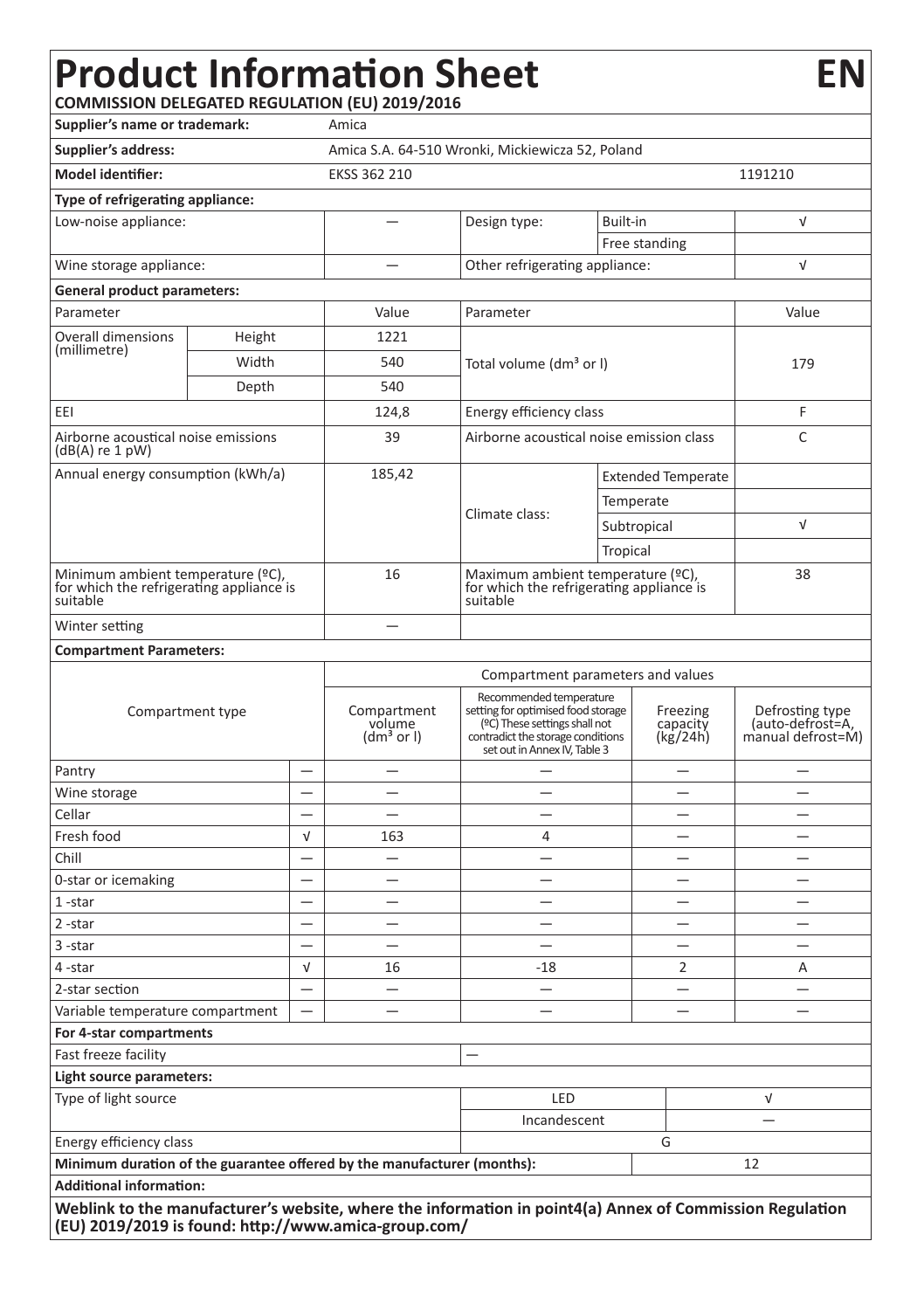### **Produktdatenblatt DE DELEGIERTE VERORDNUNG (EU) 2019/2016 DER KOMMISSION**

| Name oder Handelsmarke des Lieferanten:                                   |               | Amica                                                                        |                                                                                                           |                                                                                                                                                                                                                |                                        |                                     |                                                                                          |  |
|---------------------------------------------------------------------------|---------------|------------------------------------------------------------------------------|-----------------------------------------------------------------------------------------------------------|----------------------------------------------------------------------------------------------------------------------------------------------------------------------------------------------------------------|----------------------------------------|-------------------------------------|------------------------------------------------------------------------------------------|--|
| <b>Anschrift des Lieferanten:</b>                                         |               | Amica International GmbH; Lüdinghauser Str. 52, 59387 Ascheberg; Deutschland |                                                                                                           |                                                                                                                                                                                                                |                                        |                                     |                                                                                          |  |
| Modellkennung:                                                            |               |                                                                              | EKSS 362 210                                                                                              |                                                                                                                                                                                                                |                                        |                                     | 1191210                                                                                  |  |
| Art des Kühlgeräts:                                                       |               |                                                                              |                                                                                                           |                                                                                                                                                                                                                |                                        |                                     |                                                                                          |  |
| Geräuscharmes Gerät:                                                      |               |                                                                              | nein                                                                                                      | Bauart:                                                                                                                                                                                                        | Einbaugerät                            |                                     |                                                                                          |  |
| Weinlagerschrank:                                                         |               |                                                                              | nein                                                                                                      | Anderes Kühlgerät:                                                                                                                                                                                             |                                        |                                     | ja                                                                                       |  |
| Allgemeine Produktparameter:                                              |               |                                                                              |                                                                                                           |                                                                                                                                                                                                                |                                        |                                     |                                                                                          |  |
| Parameter                                                                 |               | Wert                                                                         | Parameter                                                                                                 |                                                                                                                                                                                                                | Wert                                   |                                     |                                                                                          |  |
| Gesamtabmessun-<br>gen (in Millimeter)                                    | Höhe          |                                                                              | 1221                                                                                                      | Gesamtrauminhalt (in dm <sup>3</sup> oder l)                                                                                                                                                                   |                                        |                                     |                                                                                          |  |
|                                                                           | <b>Breite</b> |                                                                              | 540                                                                                                       |                                                                                                                                                                                                                |                                        |                                     | 179                                                                                      |  |
|                                                                           | Tiefe         |                                                                              | 540                                                                                                       |                                                                                                                                                                                                                |                                        |                                     |                                                                                          |  |
| EEI                                                                       |               | 124,8                                                                        | Energieeffizienzklasse                                                                                    |                                                                                                                                                                                                                |                                        | F                                   |                                                                                          |  |
| Luftschallemissionen (in dB(A) re 1 pW)                                   |               |                                                                              | 39                                                                                                        | Luftschallemissionsklasse                                                                                                                                                                                      |                                        |                                     | C                                                                                        |  |
| Jährlicher Energieverbrauch (in kWh/a)                                    |               |                                                                              | 185,42                                                                                                    | Klimaklasse:                                                                                                                                                                                                   | subtropische Zone                      |                                     |                                                                                          |  |
| Mindestumgebungstemperatur (in °C), für<br>die das Kühlgerät geeignet ist |               |                                                                              | 16                                                                                                        | die das Kühlgerät geeignet ist                                                                                                                                                                                 | Höchstumgebungstemperatur (in °C), für |                                     | 38                                                                                       |  |
| Winterschaltung                                                           |               |                                                                              | nein                                                                                                      |                                                                                                                                                                                                                |                                        |                                     |                                                                                          |  |
| Fachparameter:                                                            |               |                                                                              |                                                                                                           |                                                                                                                                                                                                                |                                        |                                     |                                                                                          |  |
|                                                                           |               |                                                                              | Fachparameter und -werte                                                                                  |                                                                                                                                                                                                                |                                        |                                     |                                                                                          |  |
| Fachtyp                                                                   |               |                                                                              | Rauminhalt des<br>Fachs (in dm <sup>3</sup> oder I)                                                       | Empfohlene Temperatur-einstellung<br>für eine optimierte Lebensmittella-<br>gerung (in °C). Diese Einstellungen<br>dürfen nicht im Widerspruch zu den<br>Lagerbedingungen gemäß Anhang<br>IV Tabelle 3 stehen; |                                        | Gefrierver-<br>mögen (in<br>kg/24h) | Entfrostungsart (auto-<br>matische Entfrostung<br>= A, manuelle Entfros-<br>$tung = M$ ) |  |
| Speisekammerfach                                                          |               | nein                                                                         |                                                                                                           | -                                                                                                                                                                                                              |                                        |                                     | $\overline{\phantom{0}}$                                                                 |  |
| Weinlagerfach                                                             |               | nein                                                                         |                                                                                                           |                                                                                                                                                                                                                |                                        |                                     |                                                                                          |  |
| Kellerfach                                                                |               | nein                                                                         | -                                                                                                         |                                                                                                                                                                                                                |                                        |                                     |                                                                                          |  |
| Lagerfach für frische Lebensmittel                                        |               | ja                                                                           | 163                                                                                                       | 4                                                                                                                                                                                                              |                                        |                                     |                                                                                          |  |
| Kaltlagerfach                                                             |               | nein                                                                         | $\overline{\phantom{0}}$                                                                                  | $\qquad \qquad$                                                                                                                                                                                                |                                        | –                                   | $\overline{\phantom{0}}$                                                                 |  |
| Null-Sterne- oder Eisbereiterfach                                         |               | nein                                                                         |                                                                                                           |                                                                                                                                                                                                                |                                        |                                     | -                                                                                        |  |
| Ein-Stern-Fach                                                            |               | nein                                                                         | $\overline{\phantom{0}}$                                                                                  | $\overline{\phantom{0}}$                                                                                                                                                                                       |                                        |                                     | $\overline{\phantom{0}}$                                                                 |  |
| Zwei-Sterne-Fach                                                          |               | nein                                                                         |                                                                                                           | -                                                                                                                                                                                                              |                                        |                                     | -                                                                                        |  |
| Drei-Sterne-Fach                                                          |               | nein                                                                         |                                                                                                           |                                                                                                                                                                                                                |                                        |                                     |                                                                                          |  |
| Vier-Sterne-Fach                                                          |               | ja                                                                           | 16                                                                                                        | $-18$                                                                                                                                                                                                          |                                        | 2                                   | Α                                                                                        |  |
| Zwei-Sterne-Abteil<br>nein                                                |               |                                                                              | $\overline{\phantom{0}}$                                                                                  |                                                                                                                                                                                                                |                                        | $\overline{\phantom{a}}$            | -                                                                                        |  |
| Fach mit variabler Temperatur<br>nein                                     |               |                                                                              |                                                                                                           |                                                                                                                                                                                                                |                                        |                                     |                                                                                          |  |
| Für Vier-Sterne-Fächer                                                    |               |                                                                              |                                                                                                           |                                                                                                                                                                                                                |                                        |                                     |                                                                                          |  |
| Schnelleinfrierfunktion                                                   |               |                                                                              |                                                                                                           | nein                                                                                                                                                                                                           |                                        |                                     |                                                                                          |  |
| Lichtquellenparameter:<br>Art der Lichtquelle                             |               |                                                                              |                                                                                                           | LED                                                                                                                                                                                                            |                                        |                                     |                                                                                          |  |
| Energieeffizienzklasse                                                    |               |                                                                              |                                                                                                           | G                                                                                                                                                                                                              |                                        |                                     |                                                                                          |  |
| Mindestlaufzeit der vom Hersteller angebotenen Garantie (Monate):         |               |                                                                              |                                                                                                           |                                                                                                                                                                                                                |                                        |                                     | 12                                                                                       |  |
| <b>Weitere Angaben:</b>                                                   |               |                                                                              |                                                                                                           |                                                                                                                                                                                                                |                                        |                                     |                                                                                          |  |
|                                                                           |               |                                                                              | Weblink zur Website des Herstellers, auf der die Informationen gemäß Nummer 4 Buchstabe a des Anhangs der |                                                                                                                                                                                                                |                                        |                                     |                                                                                          |  |
|                                                                           |               |                                                                              |                                                                                                           | $\overline{\phantom{a}}$                                                                                                                                                                                       |                                        |                                     |                                                                                          |  |

**Verordnung (EU) 2019/2019 der Kommission zu finden sind: https://amica-group.de/**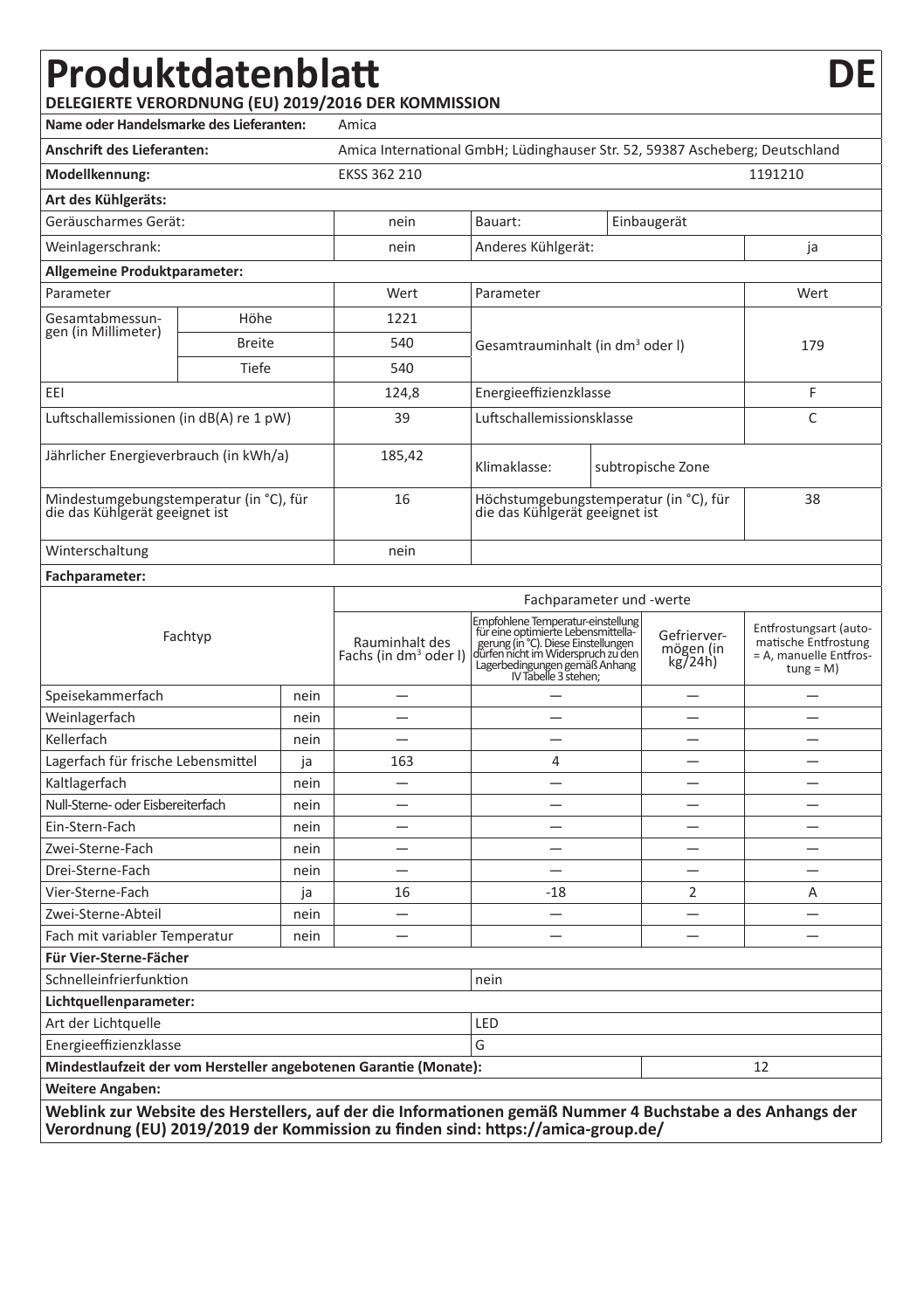#### **Fiche d'information sur le produit**

**RÈGLEMENT DÉLÉGUÉ (UE) 2019/2016 DE LA COMMISSION Nom du fournisseur ou marque commerciale:** Amica **Adresse du fournisseur:** Amica International GmbH; Lüdinghauser Str. 52, 59387 Ascheberg; Allemagne **Référence du modèle:** EKSS 362 210 **Type d'appareil de réfrigération:** Appareil à faible niveau de bruit:  $-$  Type de construc-Intégrable √ À pose libre Appareil de stockage du vin: — Autre appareil de réfrigération: √ **Paramètres généraux du produit:** Paramètre Valeur Paramètre Valeur Dimensions hors tout (millimètres) Hauteur 1221 Largeur 540 Volume total (dm<sup>3</sup> ou l) 179 Profondeur 1540 EEI 124,8 Classe d'efficacité énergétique F Émissions de bruit acoustique dans l'air [dB(A) re 1 pW] 39 Classe d'émission de bruit acoustique dans l'air  $\Gamma$ Consommation d'énergie annuelle (kWh/ an) 185,42 Classe clima-<br>tique: Tempérée élargie Tempérée Subtropicale √ Tropicale Température ambiante minimale (°C) à laquelle l'appareil de réfrigération est adapté 16 Température ambiante maximale (°C) à laquelle l'appareil de réfrigération est adapté 38 Réglage hiver **Paramètres des compartiments:** Type de compartiment Paramètres et valeurs de compartiment Volume du compar-<br>timent (dm<sup>3</sup> ou l) Réglage de température recommandé pour un stockage optimisé des denrées alimentaires (°C)<br>Ces réglages ne doivent pas être en Ces réglages ne doivent pas être en contradiction avec les conditions de stoc- kage prévues à l'annexe IV, tableau 3; Pouvoir de congélation spécifique (kg/24 h) Mode de dégivrage<br>(dégivrage automa- $\frac{d}{dx}$  tique = A, dégivrage manuel = M) Garde-manger  $|-|$   $|$   $|$   $|$   $|$   $|$   $-$ Stockage du vin Cave  $|-|$   $|$   $|$   $|$   $|$   $|$   $|$   $|$   $-$ Denrées alimentaires fraîches ∴  $\vert \sqrt{ } \vert$  163 → 4 Denrées hautement périssables  $|-|$  — — Sans étoile ou fabrication de glace 1 étoile — — — — — 2 étoiles — — — — — 3 étoiles | - | — — | — | — 4 étoiles √ 16 -18 2 A Zone 2 étoiles — — — — — Compartiment à température variable — — — — — **Compartiments «quatre étoiles»** Dispositif de congélation rapide **Paramètres de la source lumineuse:** Type de source lumineuse  $\sqrt{2}$ Incandescent — Classe d'efficacité énergétique G **Type de source lumineuse (Mois):** 12 **Informations supplémentaires:**

**Lien internet vers le site web du fabricant où se trouvent les informations visées au point 4 a) de l'annexe du règlement (UE) 2019/2019 de la Commission: http://www.amica-group.fr/**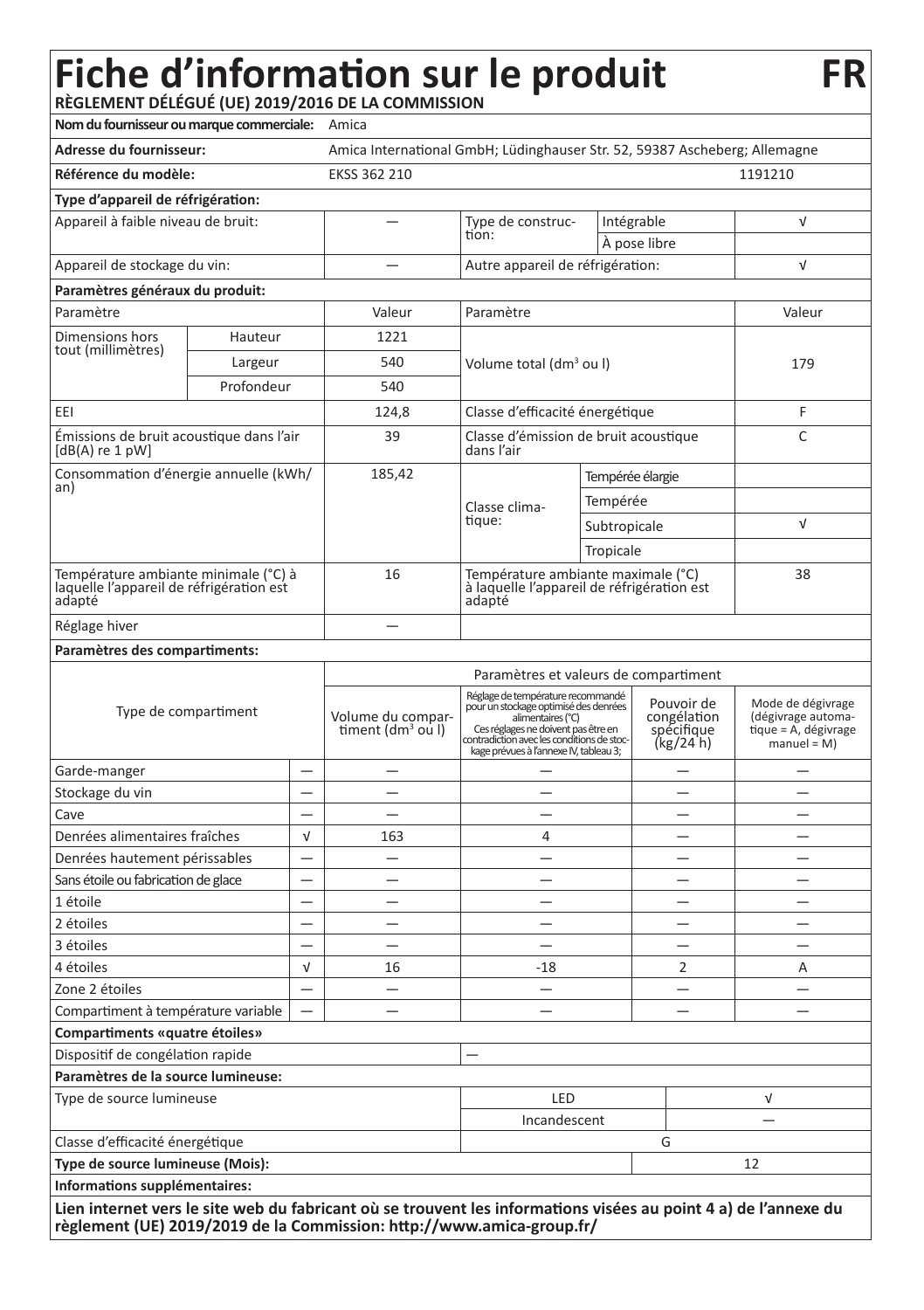# **Productinformatieblad NL GEDELEGEERDE VERORDENING (EU) 2019/2016 VAN DE COMMISSIE**

| Naam van de leverancier of het handelsmerk: Amica                            |                |                          |                                                                                                               |                                                                                                                                                                                                     |             |                           |                                                                                  |  |
|------------------------------------------------------------------------------|----------------|--------------------------|---------------------------------------------------------------------------------------------------------------|-----------------------------------------------------------------------------------------------------------------------------------------------------------------------------------------------------|-------------|---------------------------|----------------------------------------------------------------------------------|--|
| Adres van de leverancier:                                                    |                |                          | Amica International GmbH; Lüdinghauser Str. 52, 59387 Ascheberg; Duitsland                                    |                                                                                                                                                                                                     |             |                           |                                                                                  |  |
| Typeaanduiding:                                                              |                |                          | EKSS 362 210                                                                                                  |                                                                                                                                                                                                     |             |                           | 1191210                                                                          |  |
| Type koelapparaat:                                                           |                |                          |                                                                                                               |                                                                                                                                                                                                     |             |                           |                                                                                  |  |
| Geluidsarm apparaat:                                                         |                |                          |                                                                                                               | Ontwerptype:                                                                                                                                                                                        |             | Ingebouwd                 | V                                                                                |  |
|                                                                              |                |                          |                                                                                                               |                                                                                                                                                                                                     |             |                           |                                                                                  |  |
| Wijnbewaarkast:                                                              |                |                          |                                                                                                               | Vrijstaand<br>Ander koelapparaat:                                                                                                                                                                   |             |                           | V                                                                                |  |
| Algemene productparameters:                                                  |                |                          |                                                                                                               |                                                                                                                                                                                                     |             |                           |                                                                                  |  |
| Parameter                                                                    |                | Waarde                   | Parameter                                                                                                     |                                                                                                                                                                                                     |             | Waarde                    |                                                                                  |  |
| Totale afmetingen                                                            | Hoogte         |                          | 1221                                                                                                          |                                                                                                                                                                                                     |             |                           |                                                                                  |  |
| (millimeter)                                                                 | <b>Breedte</b> |                          | 540                                                                                                           | Totaal volume (dm <sup>3</sup> of I)                                                                                                                                                                |             |                           | 179                                                                              |  |
|                                                                              | Diepte         |                          | 540                                                                                                           |                                                                                                                                                                                                     |             |                           |                                                                                  |  |
|                                                                              |                |                          |                                                                                                               |                                                                                                                                                                                                     |             |                           |                                                                                  |  |
| EEI                                                                          |                |                          | 124,8                                                                                                         | Energie-efficiëntieklasse                                                                                                                                                                           |             |                           | F                                                                                |  |
| Emissie van akoestisch luchtgeluid (dB(A)<br>re 1 pW)                        |                |                          | 39                                                                                                            | Emissieklasse voor akoestisch luchtgeluid                                                                                                                                                           |             |                           | C                                                                                |  |
| Jaarlijks energieverbruik (kWh/jaar)                                         |                |                          | 185,42                                                                                                        |                                                                                                                                                                                                     |             | Uitgebreid gematigd       |                                                                                  |  |
|                                                                              |                |                          |                                                                                                               |                                                                                                                                                                                                     | Gematigd    |                           |                                                                                  |  |
|                                                                              |                |                          |                                                                                                               | Klimaatklasse:                                                                                                                                                                                      | Subtropisch |                           | V                                                                                |  |
|                                                                              |                |                          |                                                                                                               |                                                                                                                                                                                                     | Tropisch    |                           |                                                                                  |  |
| Laagste omgevingstemperatuur (°C) waar-<br>voor het koelapparaat geschikt is |                |                          | 16                                                                                                            | Hoogste omgevingstemperatuur (°C)<br>waarvoor het koelapparaat geschikt is                                                                                                                          |             |                           | 38                                                                               |  |
| Winterinstelling                                                             |                |                          |                                                                                                               |                                                                                                                                                                                                     |             |                           |                                                                                  |  |
| Compartimentparameters:                                                      |                |                          |                                                                                                               |                                                                                                                                                                                                     |             |                           |                                                                                  |  |
|                                                                              |                |                          |                                                                                                               | Compartimentparameters en waarden                                                                                                                                                                   |             |                           |                                                                                  |  |
| Compartimenttype                                                             |                |                          | Compartimentvolu-<br>me $(dm3$ of I)                                                                          | Aanbevolen temperatuurinstelling<br>voor optimale voedselopslag (°C)<br>Deze instellingen zijn niet in tegen-<br>spraak met de opslagomstandig-<br>heden zoals vermeld in tabel 3 van<br>bijlage IV |             | Vriesvermogen<br>(kg/24u) | Ontdooitype (zelf-<br>ontdooifunctie = Z,<br>handmatige ontdooi-<br>functie = H) |  |
| Voorraad                                                                     |                | $\overline{\phantom{0}}$ |                                                                                                               |                                                                                                                                                                                                     |             |                           | $\overline{\phantom{0}}$                                                         |  |
| Wijnbewaring                                                                 |                |                          | -                                                                                                             | $\qquad \qquad$                                                                                                                                                                                     |             | -                         | -                                                                                |  |
| Kelder                                                                       |                |                          |                                                                                                               |                                                                                                                                                                                                     |             |                           |                                                                                  |  |
| Vers voedsel                                                                 |                | V                        | 163                                                                                                           | 4                                                                                                                                                                                                   |             |                           |                                                                                  |  |
| Chill                                                                        |                | $\overline{\phantom{a}}$ | $\equiv$                                                                                                      | $\equiv$                                                                                                                                                                                            |             |                           |                                                                                  |  |
| 0 sterren of ijsmaker                                                        |                | -                        |                                                                                                               |                                                                                                                                                                                                     |             |                           |                                                                                  |  |
| 1 ster                                                                       |                | -                        |                                                                                                               |                                                                                                                                                                                                     |             |                           |                                                                                  |  |
| 2 sterren                                                                    |                |                          |                                                                                                               |                                                                                                                                                                                                     |             |                           |                                                                                  |  |
| 3 sterren                                                                    |                |                          | $\overline{\phantom{0}}$                                                                                      | $\overline{\phantom{0}}$                                                                                                                                                                            |             | $\overline{\phantom{a}}$  | $\overline{\phantom{0}}$                                                         |  |
| 4 sterren                                                                    |                | $\sqrt{ }$               | 16                                                                                                            | $-18$                                                                                                                                                                                               |             | 2                         | Α                                                                                |  |
| 2-sterrengedeelte                                                            |                | $\overline{\phantom{0}}$ |                                                                                                               | $\overline{\phantom{0}}$                                                                                                                                                                            |             | $\overline{\phantom{0}}$  | $\overline{\phantom{0}}$                                                         |  |
| Compartiment met variabele temperatuur                                       |                |                          |                                                                                                               |                                                                                                                                                                                                     |             |                           |                                                                                  |  |
| Voor 4-sterrencompartimenten                                                 |                |                          |                                                                                                               |                                                                                                                                                                                                     |             |                           |                                                                                  |  |
| Snelvriesfunctie                                                             |                |                          |                                                                                                               |                                                                                                                                                                                                     |             |                           |                                                                                  |  |
| Lichtbronparameters:                                                         |                |                          |                                                                                                               |                                                                                                                                                                                                     |             |                           |                                                                                  |  |
| Type lichtbron                                                               |                |                          | LED<br>Gloeilampen                                                                                            |                                                                                                                                                                                                     |             |                           | V                                                                                |  |
|                                                                              |                |                          |                                                                                                               |                                                                                                                                                                                                     |             |                           |                                                                                  |  |
| Energie-efficiëntieklasse                                                    |                |                          |                                                                                                               |                                                                                                                                                                                                     |             | G                         |                                                                                  |  |
| Minimumduur van de door de fabrikant geboden garantie (Maanden):             |                |                          |                                                                                                               |                                                                                                                                                                                                     |             |                           | 12                                                                               |  |
| Aanvullende informatie:                                                      |                |                          |                                                                                                               |                                                                                                                                                                                                     |             |                           |                                                                                  |  |
| Verordening (EU) 2019/2019 van de Commissie: https://amica-group.de/         |                |                          | Link naar de website van de fabrikant met de informatie zoals bedoeld in punt 4, onder a), van bijlage II bij |                                                                                                                                                                                                     |             |                           |                                                                                  |  |